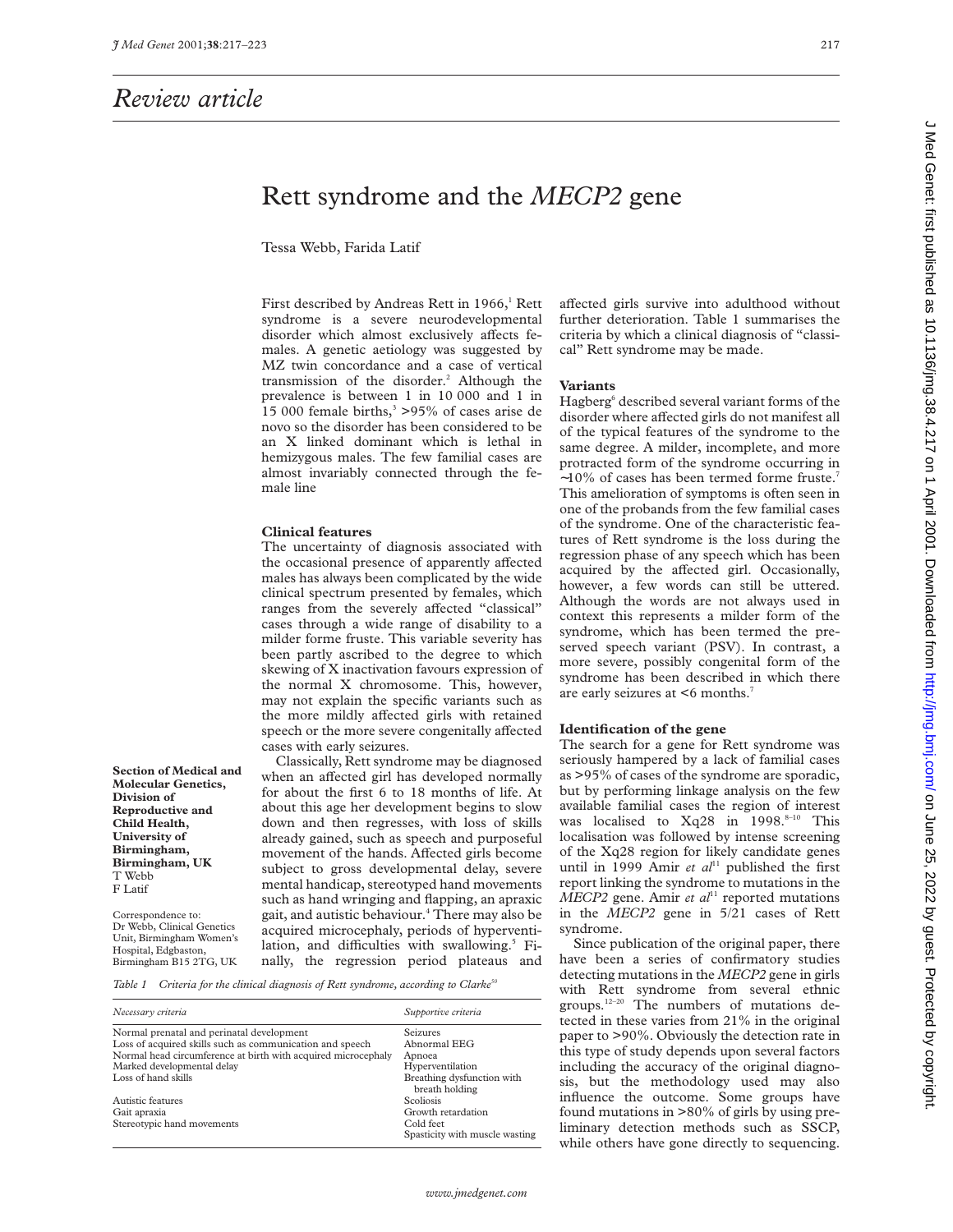We ourselves found 50% of non-familial cases to have a band shift on a first screening using SSCP, but sequencing of the *MECP2* gene in the remainder detected mutations in a further six giving a total of 72% of cases. As denaturing high performance liquid chromatography (DHPLC) recently showed 100% concordance with sequencing analysis, $^{21}$  this may become the technique of choice for variation screening.

# **The MeCP2 protein**

Methylation of the CpG dinucleotides in 5' CpG islands is an important factor in the transcriptional silencing of genes. Methyl-CpG binding protein 2 or MeCP2 is an abundant DNA binding protein which may act as a global repressor of transcription by binding specifically to methylated CpG dinucleotides in DNA. This can be achieved by one of two possible mechanisms. The first, simpler mechanism would be the direct interference by the bulky methyl group in the binding of transcription factors. The second, indirect mechanism involves the methylation of the promoter region preventing gene transcription via a secondary protein which binds to methylated CpG but not to unmethylated CpG, thereby preventing the formation of the transcription complex. Evidence favours the latter indirect mechanism, with the MeCP proteins providing the secondary step. MeCP2 was first isolated from rat brain by Lewis *et al*<sup>22</sup> in 1992. Working with mouse tissue, Nan *et al*<sup>23</sup> showed that the protein contained a methyl binding domain which bound specifically to methylated DNA but did not bind if the DNA was unmethylated. MeCP2 was also found to be concentrated in the pericentromeric heterochromatic regions so could well be involved in the formation of inert chromatin. It was then reported that, in *Xenopus*, methylation of DNA silenced transcription by altering the chromatin structure, condensing the nucleosome array.<sup>24</sup> After binding specifically to the methylated CpG in the target DNA, MeCP2 recruits Sin3A, a corepressor, and histone deacetylase into a complex.24 25 This complex then deacetylates the tails of histones H3 and H4 within the nucleosomes. Deacetylation of histones causes the chromatin to compact and become inaccessible to transcription (fig 1). Silencing can be prevented by inhibiting the histone deacetylase, showing that DNA methylation repression of transcription directly involves chromatin modification. The effect on the cell of MeCP2 may be the repression of transcriptional noise which arises because of a low level of illegitimate transcription rather than the targeted repression of specific genes.

The chromatin binding protein of 486 amino acids is divided into three domains. The methyl

| McCP <sub>2</sub> |                    |
|-------------------|--------------------|
| CpG island        | <b>Target gene</b> |

binding domain  $(MBD)^{23}$  which is 85 amino acids in length specifically binds to CpG dinucleotides which are methylated at position 5 of cytosine, that is, 5mC. The protein is found ubiquitously as it can bind anywhere in the genome where there is even a single 5mC, but it prefers to bind to 5mC rich CpG islands. Downstream from the MBD is the 104 amino acid long TRD or transcriptional repression domain. Once the protein is bound to the target gene, it is this domain which recruits both the co-repressor sin3A and the histone deacetylase.<sup>24 25</sup> The final C terminal segment of the gene product contains evolutionarily conserved poly-his and poly-pro regions. Although this region has as yet no known protein domain, it may also be involved in the interaction of MeCP2 with the nucleosome core.<sup>26</sup> The human and mouse 3'UTR have eight regions of closely conserved sequence similarity which has led to the suggestion that they may be involved in stabilising the transcript and in post-transcriptional regulation. $27$ 

# **The** *MECP2* **gene**

The *MECP2* gene (AF030876) is 112 756 bp long, but the cDNA (X99686) is only 1533 bp long. The gene, which has four exons (a further upstream exon has recently been described), $^{28}$ is transcribed from telomere to centromere with the coding region contained in exons 2-4. The 5'UTR is short with its 167 nucleotides situated in exon 1 (69 nucleotides) and part of exon 2 (98 nucleotides). The coding sequence for the methyl binding domain (MBD), a region comprising 85 amino acids, is split between exons 3 and 4 while the transcription repression domain (TRD), stretching from amino acid 207 to 310, lies entirely in exon 4.<sup>29</sup> There are two nuclear localisation signals (NLS), one lying between nucleotides 173 and 193 and the other in the TRD.<sup>30 31</sup> The very long conserved 3'UTR contains at least two polyadenylation signals that are differentially used.

Exon 4 of the *MECP2* gene also contains the large 3' untranslated region (UTR) which in the human gene is 8.5 kb long. This UTR contains several polyadenylated sites which would allow for the production of multiple transcripts of different sizes. It is not known whether different transcripts are produced at different stages of development or whether specific transcripts are produced in different cell types. Coy et al<sup>27</sup> first described the differential expression in human brain and other tissues of the alternative splicing patterns available to the 3'UTR. The 10.1 kb transcript which predominates in fetal brain contains the longest 3'UTR. This group also found that in the mouse Mecp2 was expressed in early organogenesis so had a regulatory role in gene expression, $27$  while Tate *et al*<sup>32</sup> found Mecp2 to be essential for embryonic development in mice.

The finding of tissue specific differences in expression levels of the alternate transcripts may not correlate with the concept of the MeCP2 protein as a controlling factor of tran-*Figure 1* Transcriptional silencing by MeCP2. scriptional noise rather than as a gene specific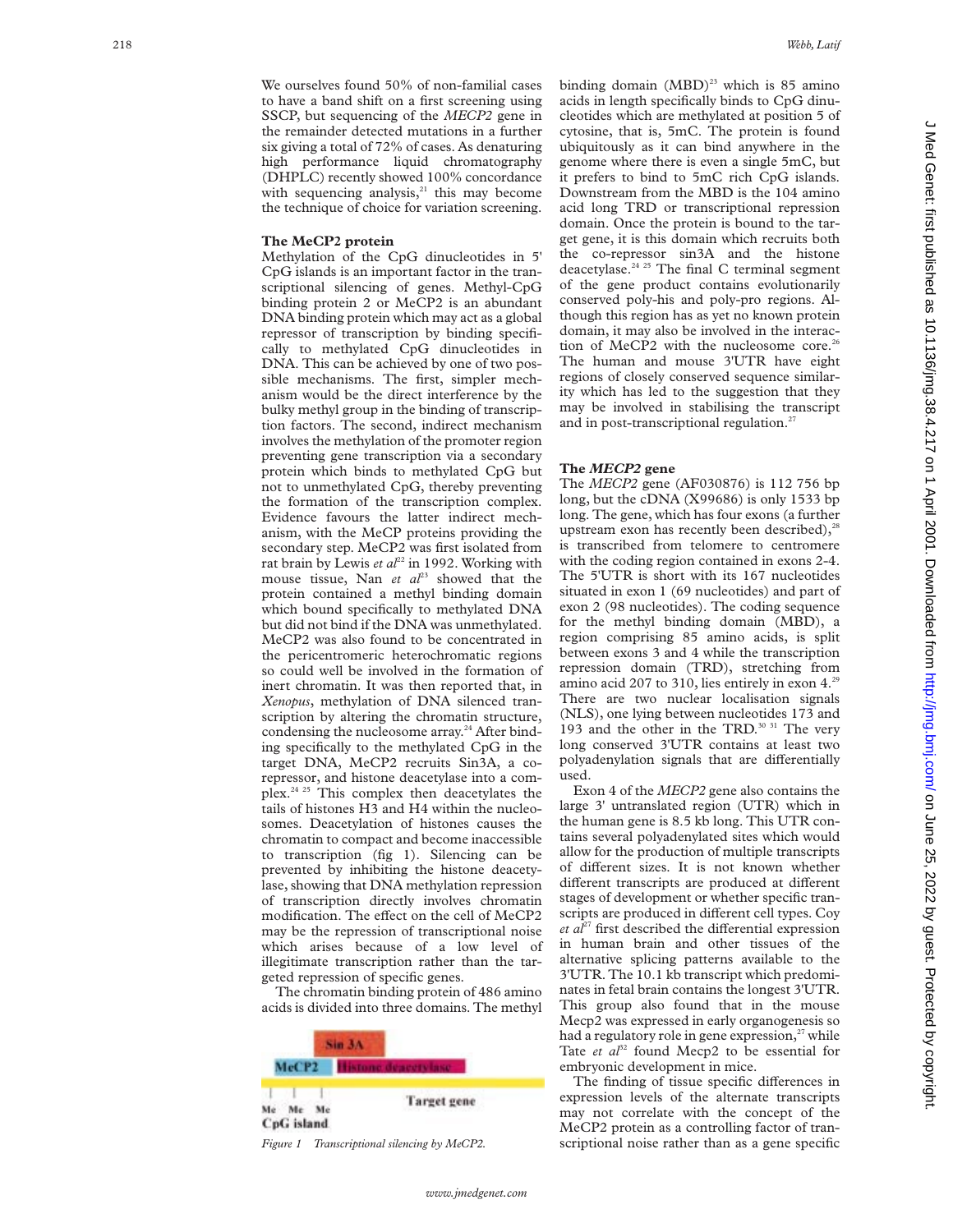*Table 2 Mutations of the MECP2 gene in girls with Rett syndrome*

| Point mutations in the MBD |                |                  | Point mutations in the TRD |  |  |
|----------------------------|----------------|------------------|----------------------------|--|--|
| Total different            | 17             | Total different  | 13                         |  |  |
| Missense                   | 16             | Missense         | 8                          |  |  |
| Nonsense                   |                | Nonsense         | 5                          |  |  |
| Total number               | 71             | Total number     | 96                         |  |  |
| Missense                   | 69             | Missense         | 26                         |  |  |
| Nonsense                   | $\overline{c}$ | Nonsense         | 70                         |  |  |
| Loss of cytosine           | 65/71 (92%)    | Loss of cytosine | 93/96 (97%)                |  |  |
| C > T                      | 48/71 (68%)    | C > T            | 86/96 (90%)                |  |  |

transcriptional suppressor. As it is as yet uncertain which genes are targeted by MeCP2, we cannot distinguish between non-specific noise repression, which is consistent with the ubiquitous expression of the gene, and control of a small number of important genes involved in development, which is consistent with alternate transcripts.

# **Mutations in the** *MECP2* **gene in sporadic cases of Rett syndrome**

Rett syndrome is the first known disorder which is associated with defects in a protein involved in the methylation of DNA and abnormal chromatin packaging. To date, there have been more than a dozen published studies which report mutations in the *MECP2* gene in patients with Rett syndrome. The following data summarise the results from these studies.<sup>11-20</sup> 33

#### POINT MUTATIONS (TABLE 2)

More than 70 different mutations have been identified and many are missense or protein truncating types which mainly involve C→T transitions. Even though a mutation in the *MECP2* gene has still not been found in ∼20-25% of girls with classical Rett syndrome, large deletions or intragenic inversions would not be detectable by the methodology used. Some limited FISH and Southern blotting studies aimed at detecting such large mutations have so far not done so.<sup>34</sup> The very large 3'UTR has also not been studied

Despite the fact that the great majority of mutations detected are de novo, there are eight relatively frequent mutations which account for ∼60% of those found in girls with classical Rett syndrome (fig 2). All of these are  $C \rightarrow T$  transitions. Small deletions, mainly in the C terminal region, account for a further 10% of mutations. This is presumably because of the presence of a series of CCACC repeats at the 3' end of exon 4.

In the region located between the MBD and the TRD, there have been 41 reported mutations. However 38 of these are the result



*Figure 2 Hotspots for mutations in the MECP2 gene in girls with Rett syndrome.*

of the single mutation R168X (502C>T), which is the most frequent mutation detected so far in Rett syndrome. Two missense and a further nonsense mutation complete the total of 41.

Eleven of the 17 different mutations in the MBD have been reported only once, but there are three hotspots: R106W (316C>T) has occurred 14 times, R133C (397C>T) 11 times, and T158M (473C>T) 22 times.

The pattern changes in the TRD where nonsense mutations leading to truncated proteins tend to predominate. Further downstream, however, the mutation type reverts to missense. There are three hotspots for the truncating mutations: R255X (763C>T) has occurred 24 times, R270X (808C>T) 23 times, and R294X (880C>T) 23 times.

All three of these involve loss of a highly conserved arginine codon and all are C>T. The very high (but as yet unexplained) mutability of CpG dinucleotides in the *MECP2* gene would target arginine codons for mutation although there is another conserved arginine at position 268 which has as yet no reported mutation. This indicates either that there is specificity in the selection of arginine codons for mutation or that mutations of R268 are lethal. The most frequent missense mutation in the TRD is R306C (916C>T), which has occurred 16 times, also involves loss of an arginine codon, and is also C>T. Loss of the same arginine codon R306H (917G>A) has been reported twice.

In summary, 33 different point mutations have been reported, 208 in total. Of the substitutions, 173 (83%) are C>T and 142 (68%) involve an arginine codon (table 3). This either results in incorporation of an incorrect amino acid in the protein chain or a truncation of the protein. In the normal protein, of 486 amino acids only 33 or 7% are arginine.

#### VARIANTS

Three variants have been reported, 656C>T, 1307C>T, and 1189G>A. The latter, which results in E397K, has been detected on three occasions. A single case of loss of the final stop codon leading to chain elongation has also been reported, 1461A>C X487C.<sup>17</sup>

#### INSERTION/DELETION MUTATIONS

Five insertion/deletion mutations have been found in the MBD and 12 in the TRD. Only one of these has been detected on more than a single occasion; 806delG>288X, leading to a stop codon, has been found in four patients.

The majority of insertion/deletion mutations are in the C terminal segment where >25 different types have been reported but so far only one has occurred more than once. Two

*Table 3 The loss of specific arginine codons in the MECP2 gene*

| Region of the gene    | Different mutations           | Total mutations                           |
|-----------------------|-------------------------------|-------------------------------------------|
| MBD<br>MBD-TRD<br>TRD | 4/17(24%)<br>3/4<br>5/12(42%) | 27/71 (38%)<br>40/41 (98%)<br>85/96 (89%) |
| Total                 | 12/33(36%)                    | 142/208 (68%)                             |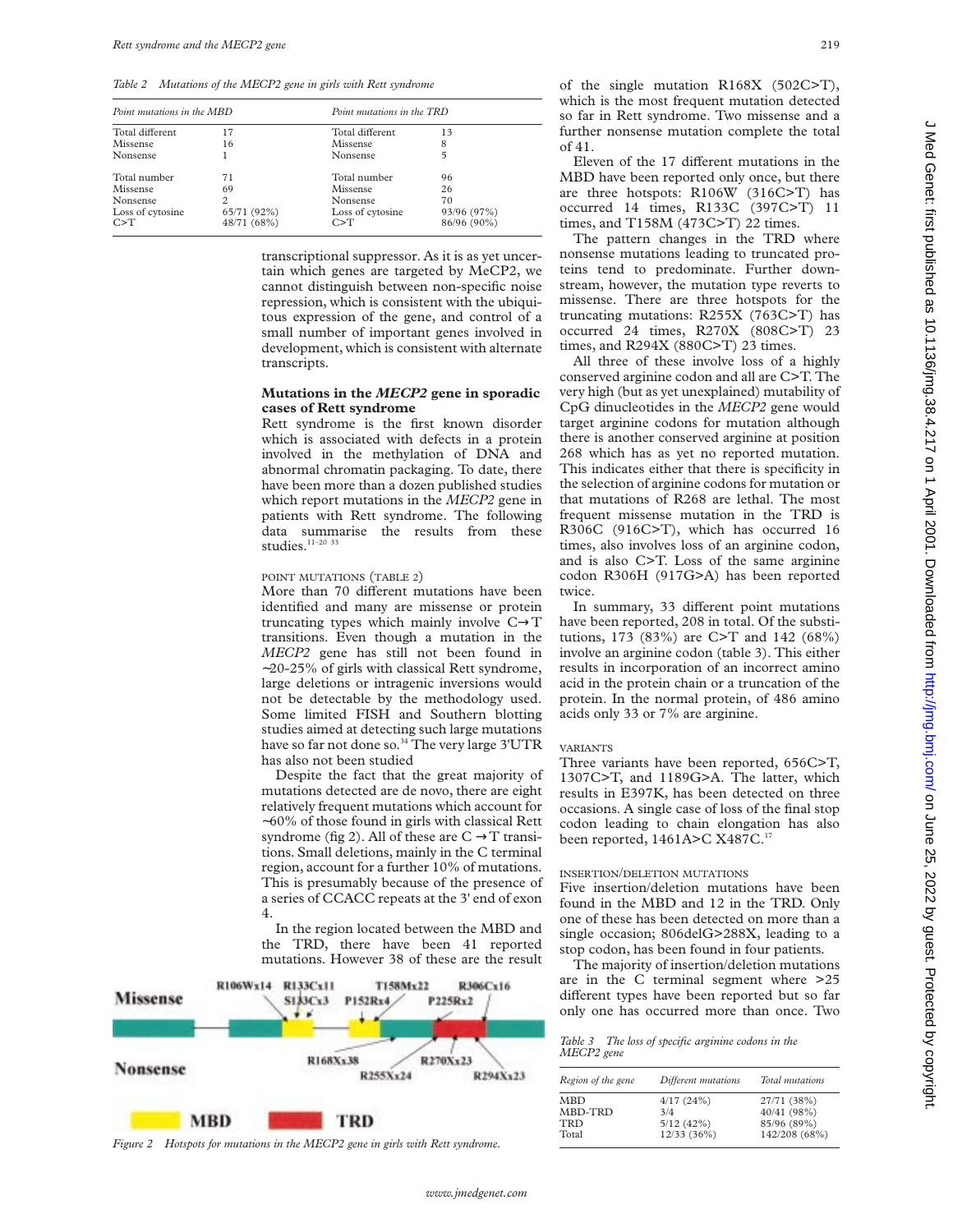*Table 4 X inactivation in girls with mutations in the MECP2 gene*

|                | Methodology |        |             |                    |
|----------------|-------------|--------|-------------|--------------------|
| Proband        | $M27\beta$  | Humara | <b>FISH</b> | Mutation           |
| 1              | Random      | Random |             | R106W              |
| $\overline{c}$ | NI          | NI     | 50:50       | T158M              |
| 3              | 70:30       | Skewed |             | R168X              |
| $\overline{4}$ | 75:25       | NI     |             | R <sub>168</sub> X |
| 5              | 70:30       |        | 67:33       | R198X              |
| 6              | 70:30       | Skewed |             | Q208X              |
| 7              |             | Skewed |             | R255X              |
| 8              | 60:40       | Random |             | R255X              |
| 9              | Skewed      |        |             | R255X              |
| 10             | NI          | Random |             | R270X              |
| 11             | 60:40       |        |             | R294X              |

cases of variant Rett syndrome with preserved speech had deletions in this region of the gene.<sup>15</sup>

In total there have been 33 different point mutations reported, 208 altogether, 42 different insertion/deletions, 46 in total, and four splice site mutations. Thus, 79 different mutations have been described in 279 subjects.

## **Methodology**

The majority of studies reported so far have used various gel separation techniques followed by sequencing of ensuing band shifts. Some, however, may have used direct sequencing only,  $12-14$  16  $20$  but the percentage detection is not markedly different from that of the studies with preliminary band shift screening of cases. Although the detection rate has reached >90% in some reports,<sup>13</sup> no group has as yet reported 100% and in some cases it is much lower. Difficulty in the differential diagnosis of the syndrome may account for some of the discrepancies, as also could the presence of mutations in hitherto untested regions of the gene such as the very long 3'UTR.

In order to check the methodology, we sequenced all of the cases of Rett syndrome in our study,<sup>19</sup> which had not shown a band shift using previous SSCP. A further six mutations were detected in addition to the 15 already reported, indicating that sequencing is the method of choice. There were still, however, several cases of "classical" Rett syndrome with as yet no molecular defect detected in the *MECP2* gene, although two had the E397K variant.

### **X inactivation**

There have been several studies of X inactivation in Rett syndrome girls and although there is the occasional report of skewed inactivation, the general finding has been that skewing is neither particularly frequent nor particularly marked in this syndrome.10 35 Amir *et al*, <sup>36</sup> in their study of 34 sporadic patients, found 31 (91%) of them to have random X inactivation and suggested that if skewing occurred it was associated with a milder phenotype. This implies that it is only necessary for a partial loss of activity of the *MECP2* gene (which is subject to X inactivation) to result in "classical" Rett syndrome. We have detected random X inactivation in girls with mutations in either the MBD or the TRD who have been diagnosed with the "classical" disorder (table 4).

However, despite random inactivation of the X chromosome being the most common finding in both mothers and normal sisters of sporadic cases of the syndrome, the mothers of two cases were found to carry the same mutation as their affected daughters. Both had marked skewing of X inactivation, which favoured expression of the normal X chromosome so preventing the disease.<sup>17 36</sup> In those families where two affected sibs and their normal mothers have all been found to carry a mutation in the MECP2 gene, the unaffected mother has almost always been found to have marked skewing with the X chromosome carrying the *MECP2* mutation being predominantly inactive.10 12 One family with three female carriers of a late truncating mutation presented with widely differing phenotypes; the mother was phenotypically normal, one of her daughters had classical Rett syndrome, and the other had a preserved speech variant. In each case, the phenotype could be ascribed to the degree of inactivation of the mutated X chromosome.<sup>37</sup>

Mitigation of what should apparently be a severe phenotype has also been found in cases of early truncating mutations. Since the majority of mutations in the MBD are missense, and the majority of truncating mutations are distal to the MBD, interest in the few truncating mutations which have been detected in the MBD allowed the demonstration of phenotype mitigation for Y141X and 411delG, both of which disrupt the DNA binding surface of the MBD.38 The most proximal nonsense mutation yet, Q19X, reported in a patient with suspected Rett syndrome and autism, was also subject to mitigation via moderately skewed X inactivation.<sup>39</sup>

## **Familial cases**

More than 30 families with more than a single affected female have been studied so far. Surprisingly, in only five of these was the same mutation detected in more than a single proband.11–13 In another four of the families, one of the affected girls was found to carry a mutation while her affected relative did not.<sup>13 19</sup> In many of the families (21/30), no mutation of the *MECP2* gene was detected at all. An exception to this is the family from Brazil with three affected girls. Wan *et al*<sup>12</sup> studied two of the three affected girls and their mother and found all three to have the R168X mutation. The unaffected mother has almost total skewing of X inactivation.<sup>10</sup> Mutation in both members of familial cases has only been found in 29%<sup>36</sup> to 45%<sup>38</sup> of families, which is in contrast to the average of >90% in sporadic cases. This may imply that familial cases are even rarer than was originally believed as some younger family members may have been misdiagnosed on the "lightning does not strike twice" principle. In familial cases where an *MECP2* mutation has been described, asymptomatic or mildly affected family members have skewed X inactivation, whereas affected girls tend to have a random pattern. Germline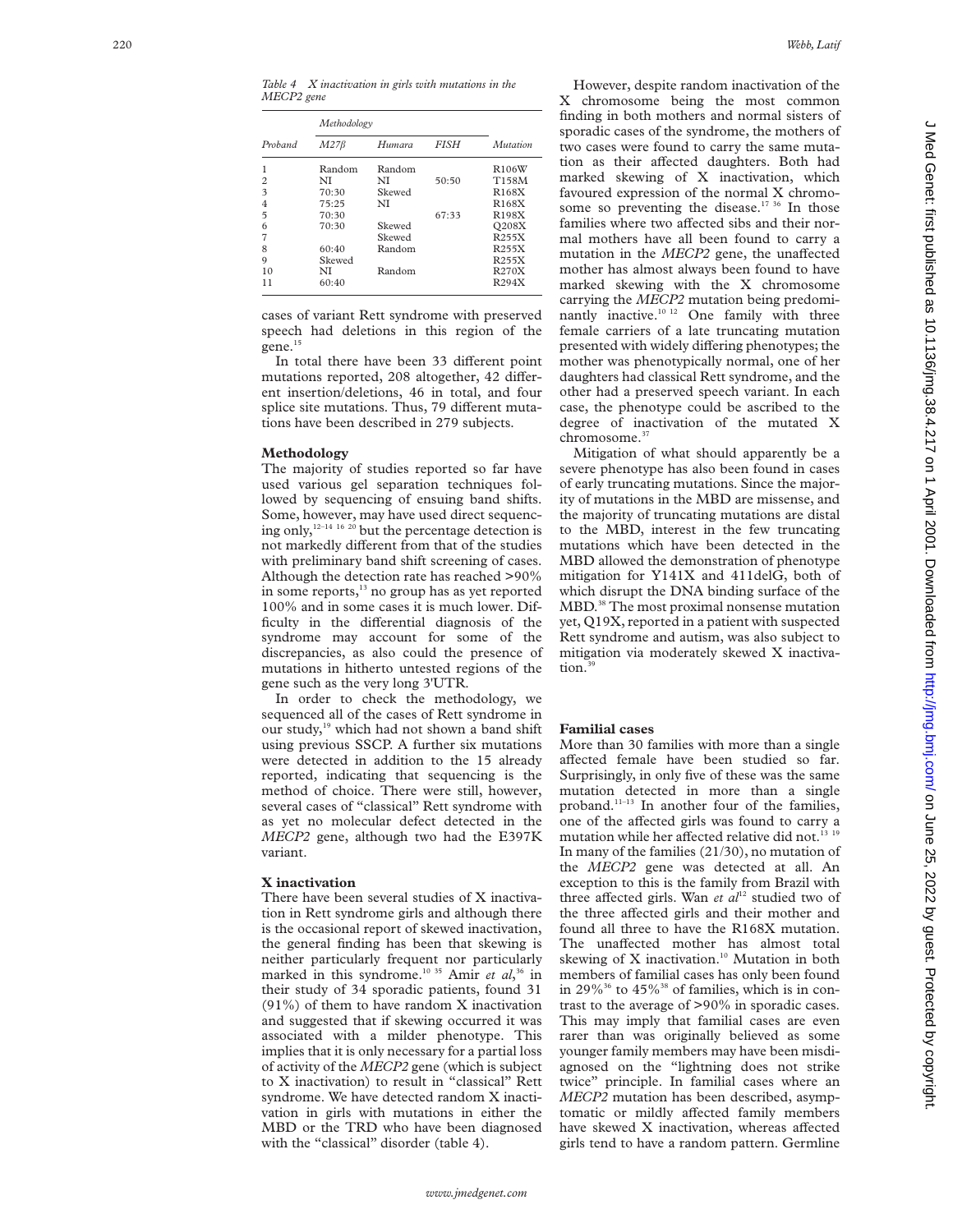*Table 5 Males with mutations in the MECP2 gene*

| Authors                           | <b>Mutation</b><br>detected | Inheritance type | Diagnosis                        | <i>Comment</i>           |
|-----------------------------------|-----------------------------|------------------|----------------------------------|--------------------------|
| Orrico et $al^{42}$               | A140V                       | Familial         | Severe non-specific MR           |                          |
| Villard et $al41$                 | T158M                       | Familial         | Severe neonatal encephalopathy   | Sister has Rett syndrome |
| Watson <i>et al</i> <sup>43</sup> | $241$ del $2$               | Singleton        | Severe MR progressive spasticity |                          |
| Meloni <i>et al</i> <sup>40</sup> | O406X                       | Familial         | AS                               | Somatic mosaic           |
| Wan et $al^{12}$                  | V288X                       | Familial         | Congenital encephalopathy        | Sister has Rett syndrome |
| Imessaoudene et $aI^{44}$         | G428S                       | Familial         | Non-progressive encephalopathy   |                          |

or somatic mosaicism have also been described<sup>12</sup> and both maternal and paternal mutations occur in sporadic cases.<sup>36</sup>

## **Ethnic groups**

The same mutations of the *MECP2* gene have been detected in diverse racial groups as would be expected if the majority are de novo. The groups studied have included Europeans (Russian,<sup>19</sup> Italian,<sup>15</sup> Swedish,<sup>14</sup> German,<sup>16</sup> French,<sup>17</sup> and British<sup>13 19</sup>), along with Chinese,<sup>20</sup> Japanese,<sup>18 33</sup> Brazilian,<sup>12</sup> and Pakistani<sup>19</sup> patients.

#### **AVected males (table 5)**

It has in the past been part of the dogma associated with Rett syndrome that because it is a condition which only affects females it is lethal in males. The presence of an apparently affected male within a family has tended to preclude a diagnosis of Rett syndrome in an affected girl. Wan et al,<sup>12</sup> however, reported a family in which an affected girl had a brother who died from a neonatal encephalopathy. Both sibs carried a V288X (806delG) mutation. Their mother, who had mild learning disabilities, had favourable skewing of X inactivation but her sister, like her daughter, had classical Rett syndrome. Other males with similar phenotypes have also been found to carry *MECP2* mutations.<sup>40</sup> Villard *et al*<sup>41</sup> reported a family in which a girl with Rett syndrome had two brothers who were affected with severe neonatal encephalopathy. All three affected subjects and their mother carried the T158M mutation. The mother was protected by marked skewing of X inactivation. Orrico *et al*, <sup>42</sup> however, reported a family in which a female with mild mental handicap and four males with severe non-specific mental retardation all had an A140V mutation in the *MECP2* gene. Although such an error in the single X chromosome may usually be lethal in utero, if a male does survive beyond birth then he presents a different clinical picture from that described in girls with Rett syndrome, even within the same family. As so many of the cases of Rett syndrome are sporadic (>95%), this

*Table 6 Other phenotypes with mutations in the MECP2 gene*

| Author                            | <i>Mutation</i>    | Diagnosis                         | Type     |
|-----------------------------------|--------------------|-----------------------------------|----------|
| Orrico et $al^{42}$               | A140V              | Mild MR                           | Familial |
|                                   | T203M              | Autistic Rett variant             | Sporadic |
| Watson <i>et al</i> <sup>43</sup> | 1230del44          | AS                                |          |
|                                   | P <sub>101</sub> R | AS                                |          |
|                                   | 1330del52          | AS                                |          |
|                                   | Y141X              | AS <sub>222</sub>                 |          |
| Imessaoudene et $aI^{44}$         | R106W              | AS                                |          |
|                                   | R <sub>255</sub> X | AS                                |          |
|                                   | R <sub>255</sub> X | AS                                |          |
|                                   | 803delG            | AS                                |          |
|                                   | R270X              | Severe early onset encephalopathy |          |

would suggest that there may be a cohort of males as yet undiagnosed who have a disorder attributable to mutations in the *MECP2* gene.

# **Other phenotypes (table 6)**

Since the discovery that affected males (and some females) do not present with the same clinical picture, even allowing for Rett variants, attention has focused on other similar conditions. These have included cases of apparent Angelman syndrome where no abnormality could be detected in chromosome 15 and families with severe, and even families with mild, mental handicap. Two studies of Angelman syndrome<sup>43 44</sup> have resulted in the detection of 5/47 mutations in the *MECP2* gene in one study<sup>43</sup> and  $6/78$  in the other.<sup>44</sup> Of the six detected by Imessaoudene *et al*, <sup>44</sup> only four were females compatible with a diagnosis of Rett syndrome. The other two, one male with a late missense mutation and one female with the common truncating mutation R270X, both had encephalopathy. In the other study, four females and one male had *MECP2* mutations. The early truncating mutation found in the male patient was mitigated by the presence of mosaicism.<sup>43</sup>

## **Do mutations in the MBD and the TRD both produce "classical" Rett syndrome?**

Cheadle *et al*<sup>13</sup> found an increase in severity with the nonsense mutations and with deletions when compared to the missense mutations, but other studies have not yet confirmed this finding. Amir  $et$   $a^{j6}$  suggested that different *MECP2* mutations produce a similar phenotype and that X inactivation is important in the production of the classical syndrome. In any condition where there is at least a partial protein product from the mutated allele, the severity of disease may depend almost entirely on the degree of X inactivation rather than on the mutation itself,<sup>19</sup> although marked skewing has not been a consistent feature in Rett syndrome. The phenotype may also be influenced by other modifier loci, as yet undescribed.<sup>2</sup>

Mutations in the MBD of which the overwhelming majority are missense would be expected to eliminate or at least reduce binding of the MeCP2 protein to the target gene. The truncating mutations which occur in the region between the MBD and the TRD may lack a nuclear localisation signal and those in the TRD itself would be expected to fail to form complexes with Sin3A and histone deacetylase. As there appears to be no relationship between clinical severity and mutation type, both resulting in "classical" disorder, this would suggest that efficient binding of the MeCP2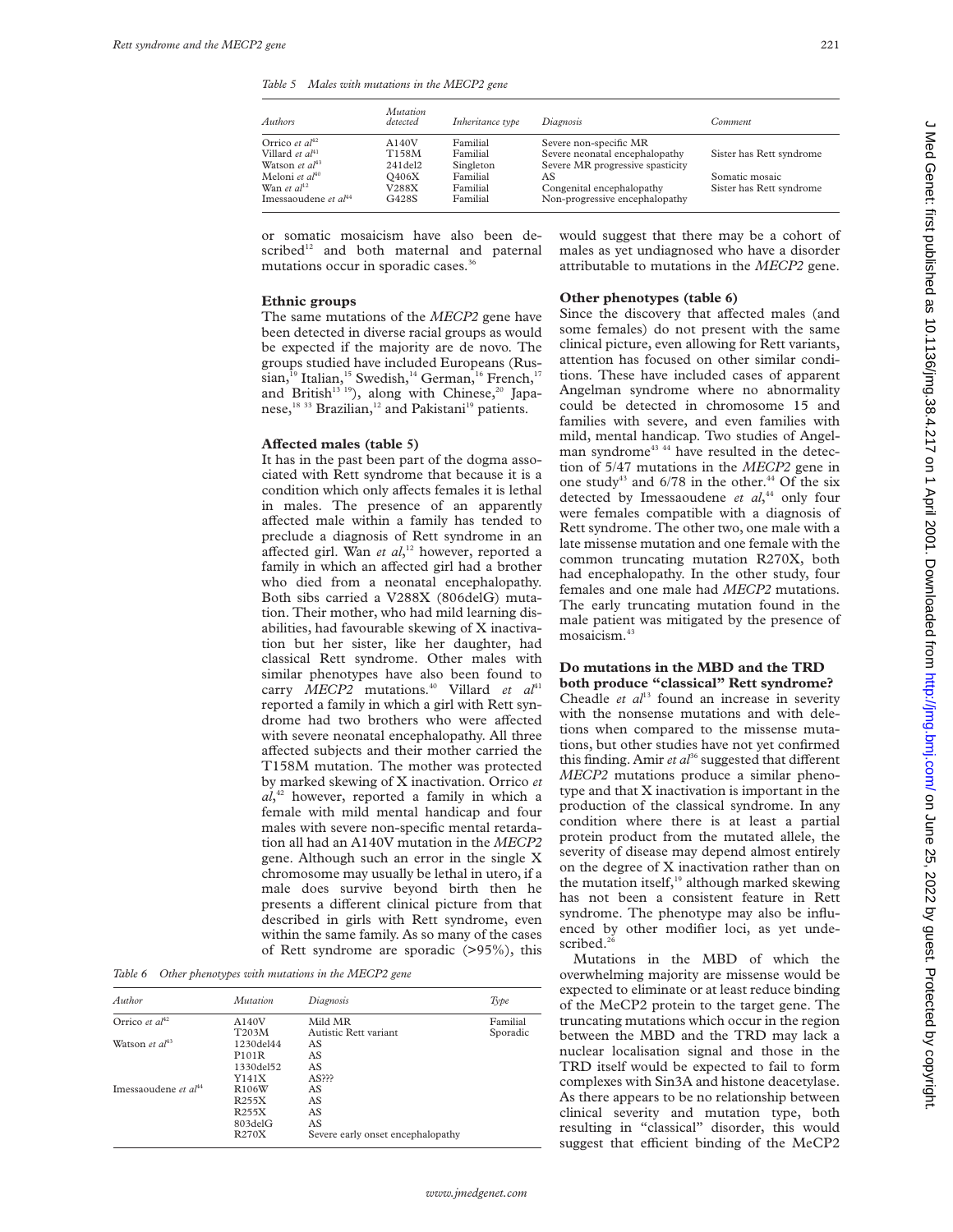protein is necessary, but once achieved is insufficient by itself to silence the target gene as a change in chromatin conformation is also essential.

Ballestar *et al*<sup>45</sup> found R106W and R133C, which are located on the  $\beta$  sheets of the MBD, cause a 100-fold reduction in the affinity of the MeCP2 protein for methylated DNA. Although T158M had only a two-fold reduction, this threonine is very highly conserved and is not found in any other MBD in other methyl CpG binding proteins.

Yusufzai *et al*, <sup>46</sup> in an elegant study, reported that four missense mutations in the MBD (R1096W, R133C, F155S, T158M) abolished selectivity for methylated DNA. The mutated MeCP2 protein would still bind but had lost its ability to differentiate between methylated and non-methylated CpG dinucleotides. By contrast, a more downstream missense mutation, R306C located in the TRD, did not abolish this selectivity. The L138X truncating mutation in the MBD did not bind to DNA at all and failed completely to repress transcription. The nonsense mutations in the TRD failed to repress transcription of a reporter gene but the R306C and E397K missense mutations were found in this study to cause repression in a manner similar to the wild type. The authors suggested that the mechanism for failure to repress transcription lay in a decrease in the stability of the truncated protein. The MeCP2 proteins with C terminal deletions were also found to be less stable than the wild type, but again not R306C or E397K. These findings caused the authors to suggest that E397K (which had been detected on several occasions in Rett syndrome) was a polymorphism rather than a mutation.

In the mouse, embryonic stem cells with early truncating mutations are still viable and will even differentiate in culture, but if they are inserted into chimaeric embryos those with a high percentage of mutant cells die showing that MeCP2 is essential for embryogenesis. $32$ 

It has been suggested that the prevalence of the syndrome and the predominance of affected females indicates an increased mutation rate in the paternal rather than in the maternal *MECP2* gene.<sup>47</sup> When cell lines from three affected girls which had retained only the mutated X chromosome were studied, two were found to be of paternal origin and the third of maternal origin.<sup>32</sup>

Rett syndrome thus appears to be the result of abnormal remodelling of chromatin with a subsequent effect on one or several genes which are not themselves structurally abnormal. Other examples of this phenomenon include imprinting defects, X inactivation, and the recent finding of a defect in phosphorylation of histone H3 in Coffin-Lowry syndrome.48 It remains to be seen whether there is one, or if there are several, such affected genes involved in the aetiology of Rett syndrome and then to determine the function which they perform in the brain.

# **Future research**

Questions which remain unanswered include, do the girls with Rett syndrome who apparently do not have a mutation in the *MECP2* gene have a mutation that lies in the 5' promoter region, the very large 3'UTR, or in another gene entirely? If there is a second gene could it be a target gene bound by MeCP2? It has also been suggested that mutations in other members of the MBD family may have a similar pathogenesis since MBD2 and MBD3 also form complexes with deacetylases.<sup>4</sup>

Once the transcriptional consequences of mutations in the *MECP2* gene have been determined then we will know the number and the type of critical genes which are under the control of MeCP2. Then answers to questions such as why are there so many different phenotypes associated with the mutations, how can this type of loss of transcriptional control cause a neurodevelopmental disorder syndrome such as Rett syndrome, and how can such an apparently identical range of mutations be involved in the other disparate phenotypes may become clear. Indeed, there may be further conditions associated with mutations in the *MECP2* gene. The true picture in males is not yet clarified; does a male variant of Rett syndrome exist or is this phenotype lethal and if so why this particular one and not others? How does the loss of transcriptional control disrupt development rather than prevent it from birth or before?

We would like to thank the Birth Defects Foundation and the Endowment Fund of the United Birmingham Hospitals for support.

- 1 Rett A. *Uber ein zerebral-atrophisches Syndrome bei Hyperammonemie*. Vienna: Bruder Hollinek, 1966.
- 2 Witt Engerstrom I, Forslund M. Mother and daughter with
- Rett syndrome. *Dev Med Child Neurol* 1992;34:1022-3.<br>3 Hagberg B. Rett's syndrome: prevalence and impact on pro-
- gressive severe mental retardation in girls. *Acta Paediatr Scand* 1985;**74**:405-8.
- 4 Hagberg B, Aicardi , Dias K, Ramos O. A progressive syndrome of autism, dementia, ataxia and loss of purposeful hand use in girls: Rett's syndrome: report of 35 cases.<br>Ann Neurol 1983;14:471-9.
- 5 Glaze DG, Frost JD, Zoghbi HY, Percy AK. Rett's syndrome: characterisation of respiratory patterns and sleep. Ann Neurol 1987;21:377-82.
- 6 Hagberg B. Rett syndrome: clinical peculiarities, diagnostic
- approach, and possible cause. *Pediatr Neurol* 1989; **5**:75-83. 7 Hagberg B, Gilberg C. Rett variants Rettoid phenotypes. In: *Rett syndrome clinical and biological aspects*. Chapter 5. Clinics in Developmental Medicine No 127. Cambridge:
- Cambridge University Press 1993:40-60. 8 Xiang F, Zhang Z, Clarke A, Pereira JL, Naidu S, Budden S, Delozier-Blanchett CD, Hansmann I, Edstrom L, Anvret M. Chromosome mapping of Rett syndrome: a likely candidate region on the telomere of Xq. *J Med Genet* 1998;**35**:
- 297-300. 9 Webb T, Clarke A, Hanefeld F, Pereira JL, Rosenbloom L, Woods CG. Linkage analysis in Rett syndrome families suggests that there may be a critical region at Xq28. *J Med Genet* 1998;35:997-1004.<br>10 Sirianni N, Naidu S, Pereira JL, Pillotto RF, Hoffman EP.
- Rett syndrome: confirmation of X-linked dominant inheritance, and localisation of the gene to Xq28 *Am J Hum Genet* 1998;**63**:1552-8. 11 Amir RE, Van den Veyver IB, Wan M, Tran CQ, Francke U,
- Zoghbi HY. Rett syndrome is caused by mutations in X-linked MECP2, encoding methyl-CpG-binding protein 2. *Nat Genet* 1999;**23**:185-8.
- 12 Wan M, Lee SSJ, Zhang X, Houwink-Manville I, Song HR, Amir RE, Budden S, Naidu S, Pereira JL, Lo IFM, Zoghbi HY, Schanen NC, Francke U. Rett syndrome and beyond: recurrent spontaneous and familial MECP2 mutations at
- CpG hotspots. *Am J Hum Genet* 1999;65:1520-9.<br>
13 Cheadle JP, Gill H, Fleming N, Maynard J, Kerr A, Leonard<br>
H, Krawczak M, Cooper DN, Lynch S, Thomas N,<br>
Hughes H, Hulten M, Ravine D, Sampson JR, Clarke A. Long-read sequence analysis of the MECP2 gene in Rett syndrome patients: correlation of disease severity with mutation type and location. *Hum Mol Genet* 2000; **9**:1119-  $20$